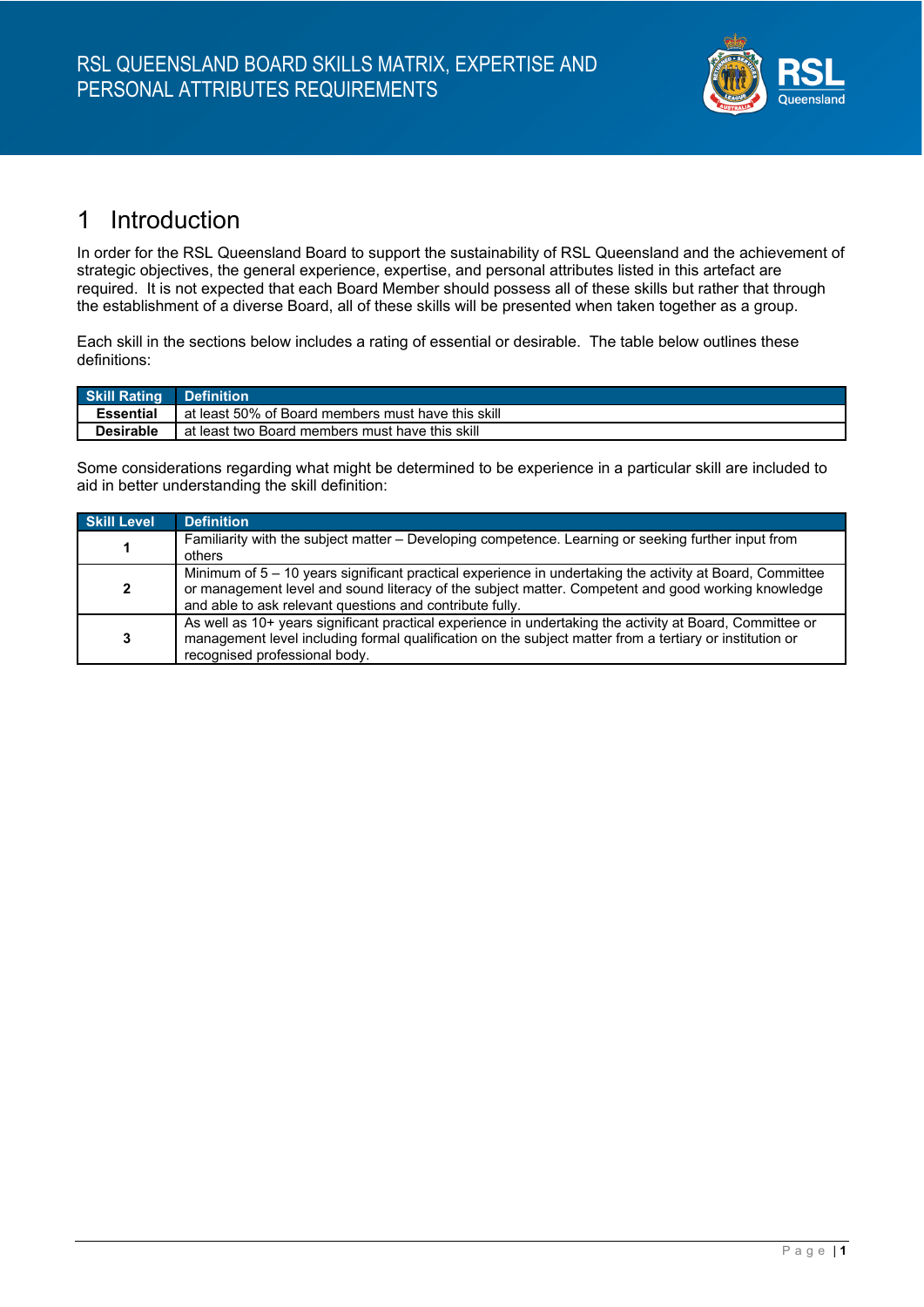

# 2 General Experience

| <b>Skill</b>                                                                                              | <b>Description</b>                                                                                                                                                                                                                                                                                                                                                                                                                                     | <b>Skill Rating</b> |
|-----------------------------------------------------------------------------------------------------------|--------------------------------------------------------------------------------------------------------------------------------------------------------------------------------------------------------------------------------------------------------------------------------------------------------------------------------------------------------------------------------------------------------------------------------------------------------|---------------------|
| Defence Force and<br><b>Veteran Affairs</b><br>Knowledge                                                  | experience serving in the Australian Defence Force,<br>$\bullet$<br>experience working with Veterans outside of the Australian Defence<br>$\bullet$<br>Force (such as in community support organisations),<br>experience working with and supporting Defence Families, and other<br>stakeholders, and<br>experience maintaining ongoing connection with the Australian<br>Defence Force, relevant government agencies, or Ex-Service<br>Organisations. | <b>Essential</b>    |
| Volunteering                                                                                              | experiencing volunteering, and<br>$\bullet$<br>exposure and involvement in volunteer committees.<br>$\bullet$                                                                                                                                                                                                                                                                                                                                          | <b>Essential</b>    |
| Large scale business<br>operations                                                                        | experience in large consumer business operations,<br>$\bullet$<br>understanding of consumer trends relating to large scale businesses<br>(e.g., large member associations, lotteries business),<br>held executive roles in large consumer businesses organisations, and<br>$\bullet$<br>exposure to Board level discussions regarding large scale business<br>operations.                                                                              | <b>Desirable</b>    |
| <b>Experience serving on</b><br>other Boards<br>previously, particularly<br><b>Not for Profits (NFPs)</b> | experience on other RSL boards (e.g., District and Sub Branch boards)<br>$\bullet$<br>on which director has served, years served and role,<br>experience on other boards on which director has served (NFP or<br>$\bullet$<br>other), years served and role, and<br>number of boards for which the director was chairperson of another<br>$\bullet$<br>board.                                                                                          | <b>Desirable</b>    |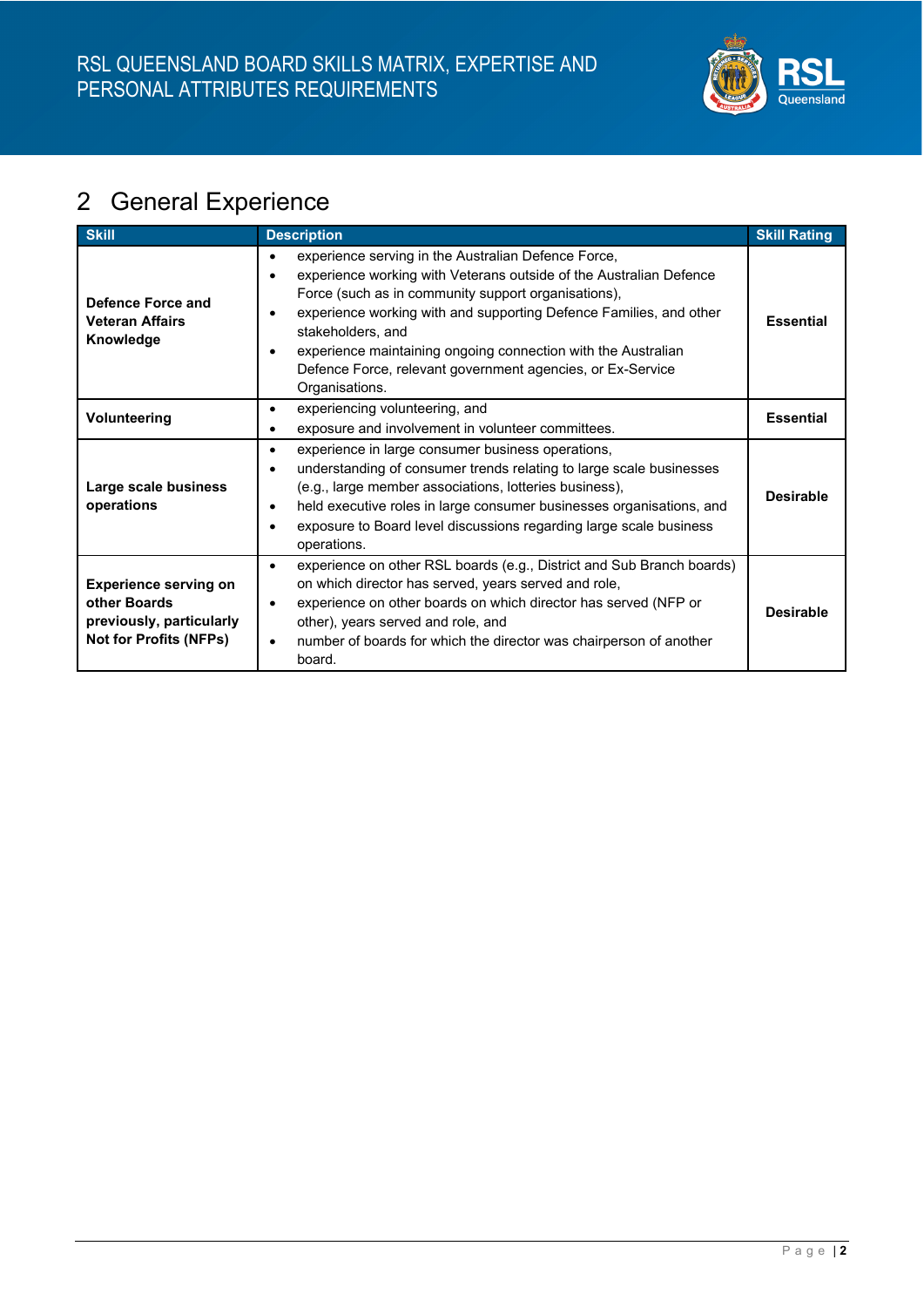

# 3 Expertise

| <b>Skill</b>                                             | <b>Description</b>                                                                                                                                                                                                                                                                                                         | <b>Skill Rating</b> |
|----------------------------------------------------------|----------------------------------------------------------------------------------------------------------------------------------------------------------------------------------------------------------------------------------------------------------------------------------------------------------------------------|---------------------|
| <b>Strategy development</b>                              | Professional experience in industry or other leagues with regard to<br>strategy development or implementation such that strategic<br>principles, terminology and methodology used for strategy<br>development and implementation are understood.                                                                           | <b>Essential</b>    |
| <b>Accounting, finance</b><br>and investing              | Understanding of accounting and financial concepts including cash<br>flows, assets, inventory, short and long-term debt, balance sheets,<br>income types, budgeting processes, financial planning, investment<br>portfolio management and accounting data. Can interpret financial<br>data and perform financial analysis. | <b>Essential</b>    |
| Legal, governance,<br>compliance, and risk<br>management | Understanding of basic legal procedures including legislation and<br>common law, judicial processes and conventions, organisation<br>constitutions, compliance frameworks/systems, policy and<br>processes, risk management frameworks as well as assurance<br>provided through internal and external auditors.            | <b>Essential</b>    |
| <b>External influence</b><br>and advocacy                | Connections / relationships across government and other key<br>stakeholders (members, government departments, politicians, policy<br>makers, other ex-services organisations, and other key<br>stakeholders) with experience in stakeholder engagement.                                                                    | <b>Essential</b>    |
| <b>People and culture</b>                                | Understands key strategic Human Resources (HR) issues<br>(succession planning, talent management, executive compensation,<br>employee/industrial relations, people metrics). Is conversant with<br>modern employee engagement principles and organisational culture<br>leadership and improvement practices.               | <b>Desirable</b>    |
| <b>Brand and marketing</b>                               | Professional experience in brand, marketing, or communications with<br>an understanding of marketing and communications principles.                                                                                                                                                                                        | <b>Desirable</b>    |
| <b>Transformation and</b><br>change management           | Understanding of transformation and change management concepts,<br>methodology and terminology.                                                                                                                                                                                                                            | <b>Desirable</b>    |
| <b>Technology and</b><br>cyber security                  | Understanding of information technology, digital transformation,<br>cyber security, cloud, data management and analytics and how<br>these interact at a strategic level.                                                                                                                                                   | <b>Desirable</b>    |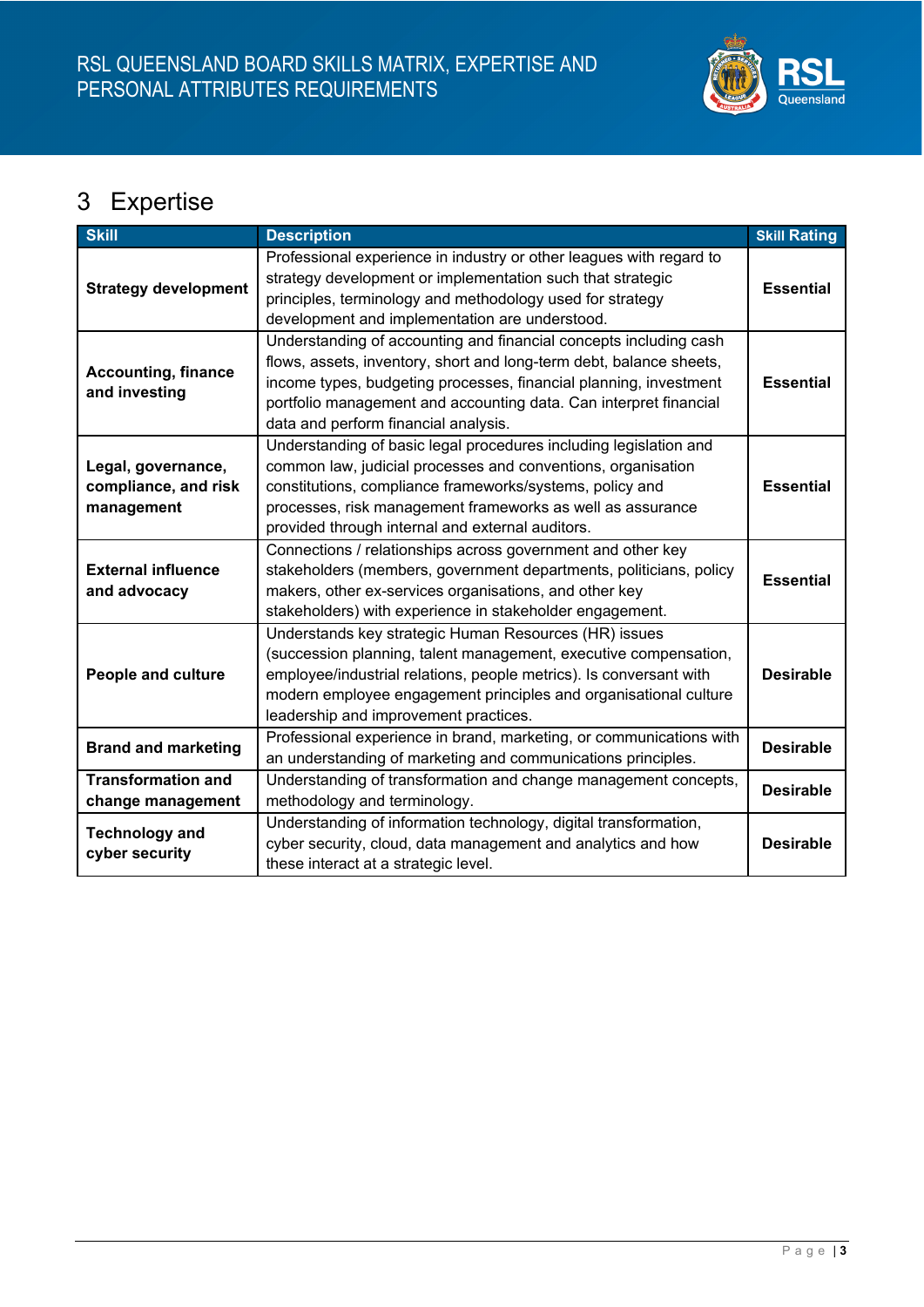

## 4 Personal and Behavioural Attributes

In addition to general and specific expertise outlined in the above sections, there are personal and behavioural attributes required in all Board members as outlined in the table below:

| <b>Attribute</b>                                                             | <b>Description</b>                                                                                                                                                                                                                                                                                                                                                                                                                         |
|------------------------------------------------------------------------------|--------------------------------------------------------------------------------------------------------------------------------------------------------------------------------------------------------------------------------------------------------------------------------------------------------------------------------------------------------------------------------------------------------------------------------------------|
| High levels of integrity,<br>dependability, and<br>accountability            | A commitment to:<br>understanding and fulfilling the duties and responsibilities of a<br>director, and maintaining knowledge in this regard through<br>professional development,<br>putting RSL Queensland's interests before any personal interests,<br>$\bullet$<br>being transparent and declaring any activities or conduct that might<br>$\bullet$<br>be a potential conflict, and<br>maintaining board confidentiality.<br>$\bullet$ |
| Self-mastery and<br>awareness                                                | A desire to contribute back to society and to others and an understanding on<br>how best to help the lives of others and taking steps towards achieving this.                                                                                                                                                                                                                                                                              |
| <b>Ability to think</b><br>strategically and creatively                      | The ability to critically analyse complex and detailed information, readily<br>distils key issues, and develops innovative approaches and solutions to<br>problems.                                                                                                                                                                                                                                                                        |
| <b>Solution champions</b>                                                    | The ability to negotiate outcomes and influence others to agree with those<br>outcomes, including an ability to gain stakeholder support for the board's<br>decisions.                                                                                                                                                                                                                                                                     |
| <b>Collaborative working style</b>                                           | The ability to work as part of a team and demonstrate the passion and time to<br>make a genuine and active contribution to the board and RSL Queensland.                                                                                                                                                                                                                                                                                   |
| <b>Purpose driven</b>                                                        | The ability to create a clarity of purpose to gain and sustain employee<br>engagement, motivation, and discretionary effort; through aligning beliefs and<br>values to the organisational vision and objectives.                                                                                                                                                                                                                           |
| Ability to communicate,<br>influence, effectively<br>challenge and negotiate | The ability to:<br>listen to, and constructively and appropriately debate, other people's<br>viewpoints,<br>develop and deliver cogent arguments, and<br>$\bullet$<br>communicate effectively with a broad range of stakeholders.<br>The preparedness to ask questions and challenge management and peer<br>directors in a constructive and appropriate way.                                                                               |
| Willingness to adapt to and                                                  | The ability to think critically, be open to feedback, embrace new ideas and                                                                                                                                                                                                                                                                                                                                                                |
| champion change                                                              | change.                                                                                                                                                                                                                                                                                                                                                                                                                                    |